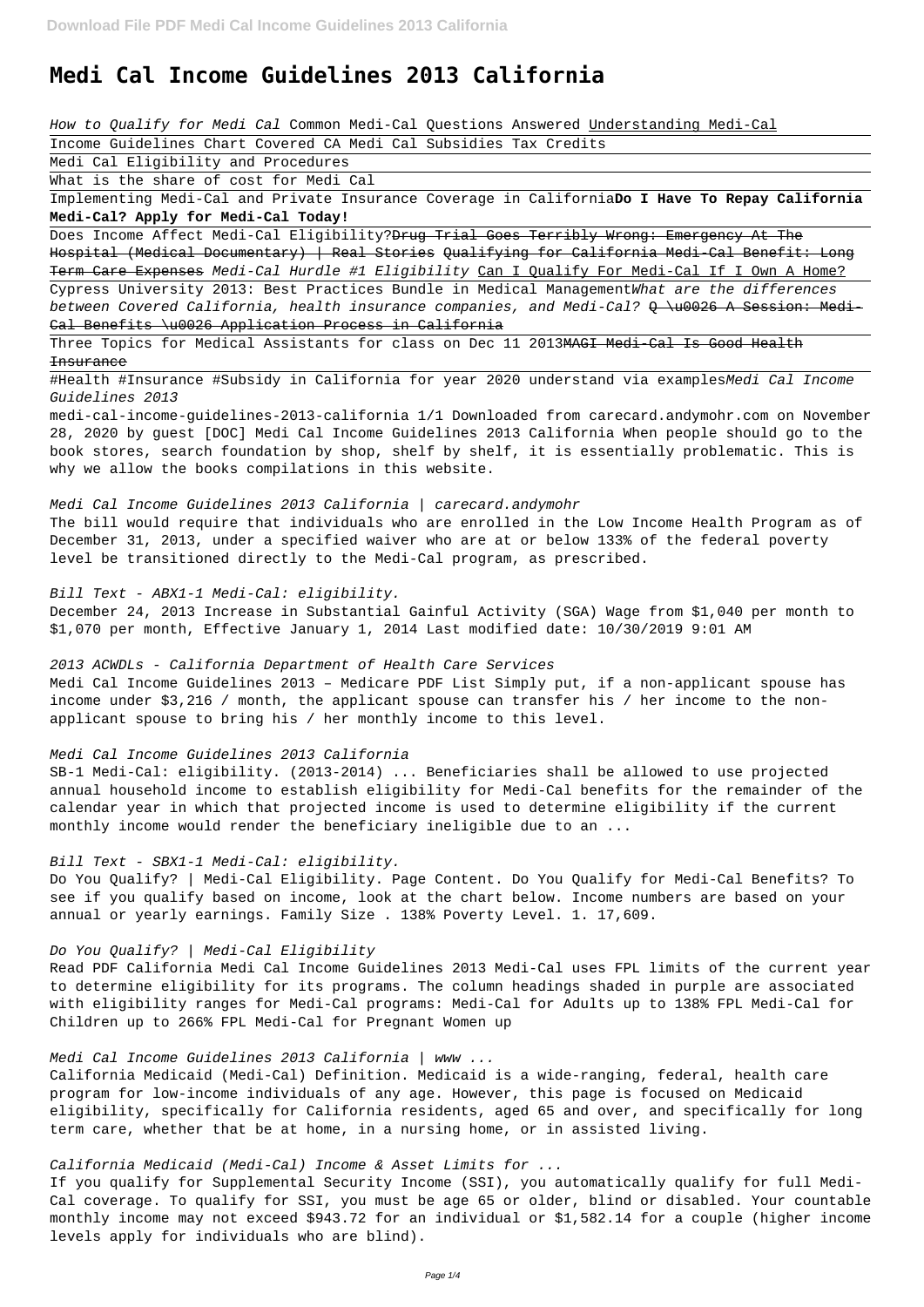# Medi-Cal (for People with Medicare)

Obamacare Income Guidelines Chart Based on the Federal Poverty Level. According to Covered California income guidelines and salary restrictions, if an individual makes less than \$47,520 per year or if a family of four earns wages less than \$97,200 per year, then they qualify for government assistance based on their income. If the family has a lower household net income, then a greater amount of government assistance is available to the family.

# Low-Income Health Insurance in California | Health for ...

No Full-Scope Medi-Cal Individuals younger than 19 years of age whose family income is at or below 266 percent of the federal poverty guidelines and who have no health insurance coverage for well-child care are eligible to receive no-cost initial and periodic CHDP health assessments.

#### Eligibility: CHDP Services (elig chdp) - Medi-Cal

Income-based Medi-Cal, children (266% FPG) \$33,942. Subsidized private plans, reduced fees (250% FPG) \$31,900. Subsidized private plans (600% FPG) \$76,560. If your family's income is at or below the limit for a program, you may qualify if you meet other program rules.

#### DB101 California - Medi-Cal: Medi-Cal Categories

Medi-Cal uses FPL limits of the current year to determine eligibility for its programs. The column headings shaded in purple are associated with eligibility ranges for Medi-Cal programs: Medi-Cal for Adults up to 138% FPL Medi-Cal for Children up to 266% FPL Medi-Cal for Pregnant Women up to 213% FPL MCAP over 213%–322% FPL

How to Qualify for Medi Cal Common Medi-Cal Questions Answered Understanding Medi-Cal Income Guidelines Chart Covered CA Medi Cal Subsidies Tax Credits

#### Program Eligibility by Federal Poverty Level for 2021

Does Income Affect Medi-Cal Eligibility? Drug Trial Goes Terribly Wrong: Emergency At The Hospital (Medical Documentary) | Real Stories Qualifying for California Medi-Cal Benefit: Long

The Medi-Cal fee-for-service program adjudicates both Medi-Cal and associated health care program claims. This website provides important information for all Medi-Cal providers on how to access billing, transaction and support services. For additional information, please click the following link for the Medi-Cal Provider Website Tour.

Three Topics for Medical Assistants for class on Dec 11 2013MAGI Medi-Cal Is Good Health Insurance

#### Medi-Cal: Provider Home Page

Medi Cal Income Guidelines 2013 California | carecard.andymohr The bill would require that individuals who are enrolled in the Low Income Health Program as of

Read PDF California Medi Cal Income Guidelines 2013 Medi-Cal uses FPL limits of the current year to determine eligibility for its programs. The column headings shaded in purple are associated with eligibility ranges for Medi-Cal programs: Medi-Cal for Adults up to 138% FPL Medi-Cal for Children up to 266% FPL Medi-Cal for Pregnant Women up

#### California Medi Cal Income Guidelines 2013

As of late 2013 there were more than 9 million people enrolled in Medi-Cal, about a quarter of the population, state officials say. The expansion raises the income cap to 138 of Federal Poverty Level Guidelines (or 133 percent after a 5 percent income write-off). For 2013, that meant \$15,856 for individuals and \$32,500 for a family of four.

Medi Cal Eligibility and Procedures

What is the share of cost for Medi Cal

Implementing Medi-Cal and Private Insurance Coverage in California**Do I Have To Repay California Medi-Cal? Apply for Medi-Cal Today!**

Term Care Expenses Medi-Cal Hurdle #1 Eligibility Can I Qualify For Medi-Cal If I Own A Home? Cypress University 2013: Best Practices Bundle in Medical ManagementWhat are the differences between Covered California, health insurance companies, and Medi-Cal?  $Q \rightarrow 0026$  A Session: Medi-Cal Benefits \u0026 Application Process in California

#Health #Insurance #Subsidy in California for year 2020 understand via examplesMedi Cal Income Guidelines 2013

medi-cal-income-guidelines-2013-california 1/1 Downloaded from carecard.andymohr.com on November 28, 2020 by guest [DOC] Medi Cal Income Guidelines 2013 California When people should go to the book stores, search foundation by shop, shelf by shelf, it is essentially problematic. This is why we allow the books compilations in this website.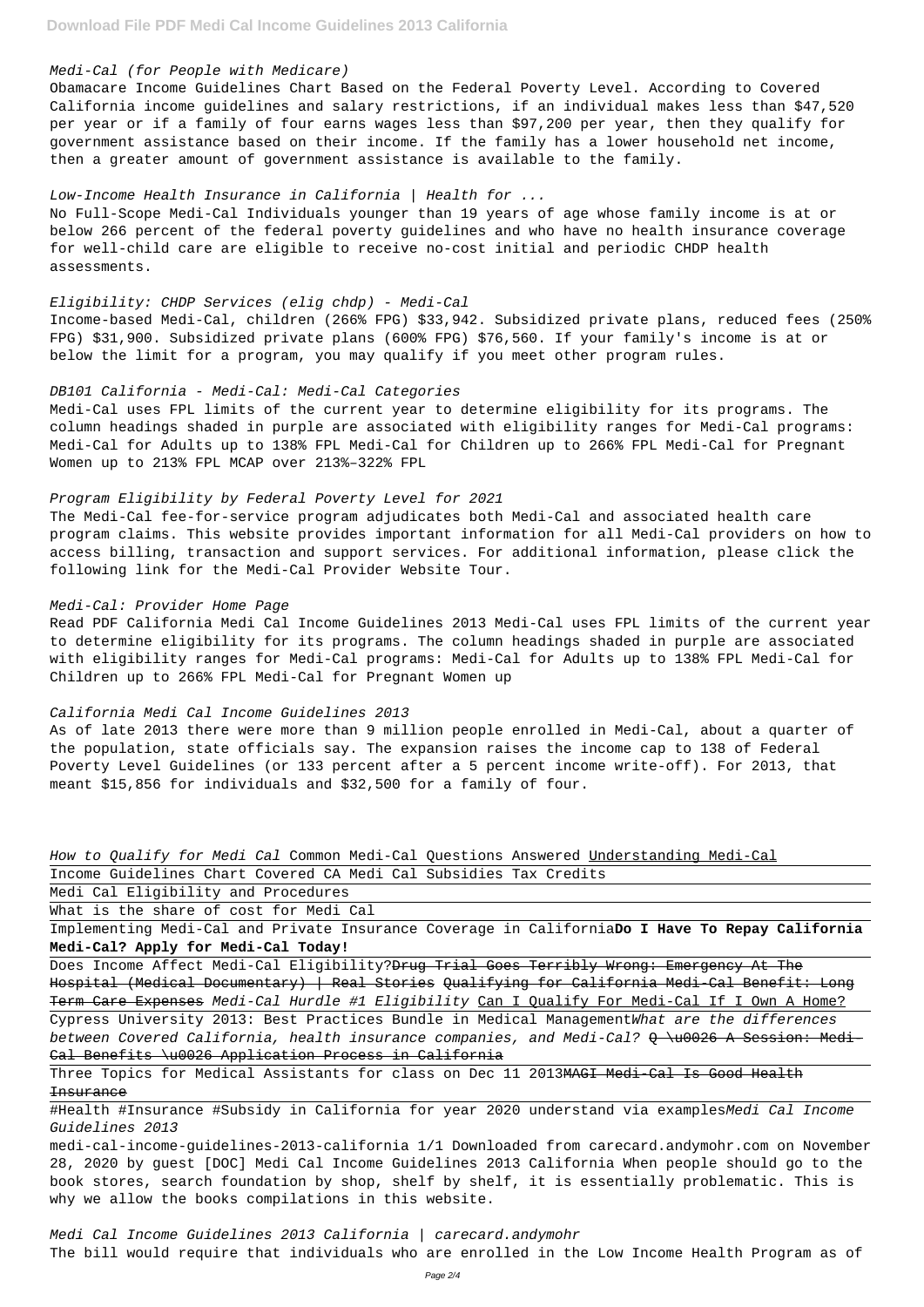December 31, 2013, under a specified waiver who are at or below 133% of the federal poverty level be transitioned directly to the Medi-Cal program, as prescribed.

# Bill Text - ABX1-1 Medi-Cal: eligibility.

December 24, 2013 Increase in Substantial Gainful Activity (SGA) Wage from \$1,040 per month to \$1,070 per month, Effective January 1, 2014 Last modified date: 10/30/2019 9:01 AM

#### 2013 ACWDLs - California Department of Health Care Services

Medi Cal Income Guidelines 2013 – Medicare PDF List Simply put, if a non-applicant spouse has income under \$3,216 / month, the applicant spouse can transfer his / her income to the nonapplicant spouse to bring his / her monthly income to this level.

# Medi Cal Income Guidelines 2013 California

SB-1 Medi-Cal: eligibility. (2013-2014) ... Beneficiaries shall be allowed to use projected annual household income to establish eligibility for Medi-Cal benefits for the remainder of the calendar year in which that projected income is used to determine eligibility if the current monthly income would render the beneficiary ineligible due to an ...

#### Bill Text - SBX1-1 Medi-Cal: eligibility.

Do You Qualify? | Medi-Cal Eligibility. Page Content. Do You Qualify for Medi-Cal Benefits? To see if you qualify based on income, look at the chart below. Income numbers are based on your annual or yearly earnings. Family Size . 138% Poverty Level. 1. 17,609.

# Do You Qualify? | Medi-Cal Eligibility

Read PDF California Medi Cal Income Guidelines 2013 Medi-Cal uses FPL limits of the current year to determine eligibility for its programs. The column headings shaded in purple are associated with eligibility ranges for Medi-Cal programs: Medi-Cal for Adults up to 138% FPL Medi-Cal for Children up to 266% FPL Medi-Cal for Pregnant Women up

# Medi Cal Income Guidelines 2013 California | www ...

California Medicaid (Medi-Cal) Definition. Medicaid is a wide-ranging, federal, health care program for low-income individuals of any age. However, this page is focused on Medicaid eligibility, specifically for California residents, aged 65 and over, and specifically for long term care, whether that be at home, in a nursing home, or in assisted living.

# California Medicaid (Medi-Cal) Income & Asset Limits for ...

If you qualify for Supplemental Security Income (SSI), you automatically qualify for full Medi-Cal coverage. To qualify for SSI, you must be age 65 or older, blind or disabled. Your countable monthly income may not exceed \$943.72 for an individual or \$1,582.14 for a couple (higher income levels apply for individuals who are blind).

#### Medi-Cal (for People with Medicare)

Obamacare Income Guidelines Chart Based on the Federal Poverty Level. According to Covered California income guidelines and salary restrictions, if an individual makes less than \$47,520 per year or if a family of four earns wages less than \$97,200 per year, then they qualify for government assistance based on their income. If the family has a lower household net income, then a greater amount of government assistance is available to the family.

# Low-Income Health Insurance in California  $/$  Health for  $\ldots$

No Full-Scope Medi-Cal Individuals younger than 19 years of age whose family income is at or below 266 percent of the federal poverty guidelines and who have no health insurance coverage for well-child care are eligible to receive no-cost initial and periodic CHDP health

Eligibility: CHDP Services (elig chdp) - Medi-Cal Income-based Medi-Cal, children (266% FPG) \$33,942. Subsidized private plans, reduced fees (250% FPG) \$31,900. Subsidized private plans (600% FPG) \$76,560. If your family's income is at or below the limit for a program, you may qualify if you meet other program rules.

# DB101 California - Medi-Cal: Medi-Cal Categories

Medi-Cal uses FPL limits of the current year to determine eligibility for its programs. The column headings shaded in purple are associated with eligibility ranges for Medi-Cal programs: Medi-Cal for Adults up to 138% FPL Medi-Cal for Children up to 266% FPL Medi-Cal for Pregnant Women up to 213% FPL MCAP over 213%–322% FPL

Program Eligibility by Federal Poverty Level for 2021 The Medi-Cal fee-for-service program adjudicates both Medi-Cal and associated health care program claims. This website provides important information for all Medi-Cal providers on how to Page 3/4